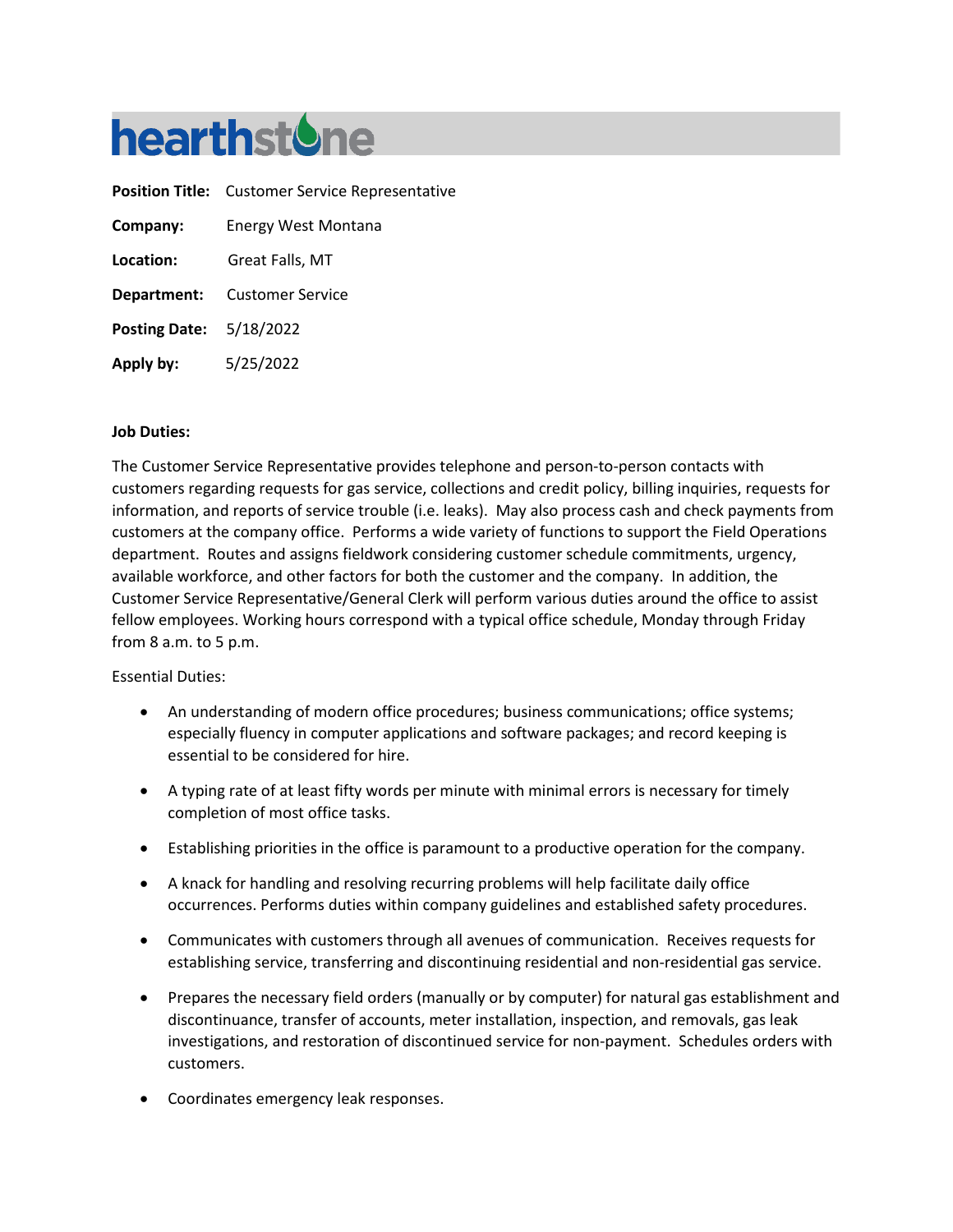- Answers complex credit and billing inquiries, handles inordinate bill investigation, analyzes customers' credit status and quotes account figures.
- Explains rate schedules, customer allowances, company service policies, and customer inquiries in regards to contracts.
- Performs clerical and accounting functions pertaining to customer order, adjustments, corrections, investigations, and data for customer correspondence. Works completed field orders.
- Receives and routes customer and company requested service and construction work in the most economical and time efficient manner.
- Dispatches work in a timely manner to the field.
- Prepares written correspondence to customers when necessary to satisfy customer inquiries.
- Performs general accounts receivable and gas supply functions in support of the Senior Customer Services Representative.

## **Education and Experience Required:**

- Associate's degree with courses in secretarial administration is desirable.
- Minimum of two years of office and customer service experience.
- Notable public contact skills.
- Prior experience in a multi-task function is desired.
- Must be familiar with or able to learn SAP Computer Software

#### **Qualifications:**

- High Proficiency with Microsoft Office Suite (Excel, Word, PowerPoint, and Outlook)
- Excellent Typing and Transcribing Skills (At Least 50 wpm)
- Knowledge of Office Organizational Systems (Filing, Recordkeeping, Document Production, etc.)
- Excellent Written and Oral Communication Skills
- Excellent Interpersonal Skills
- Action and Detail Oriented
- Ability to Prioritize While Managing Multiple Tasks

#### **Working Conditions:**